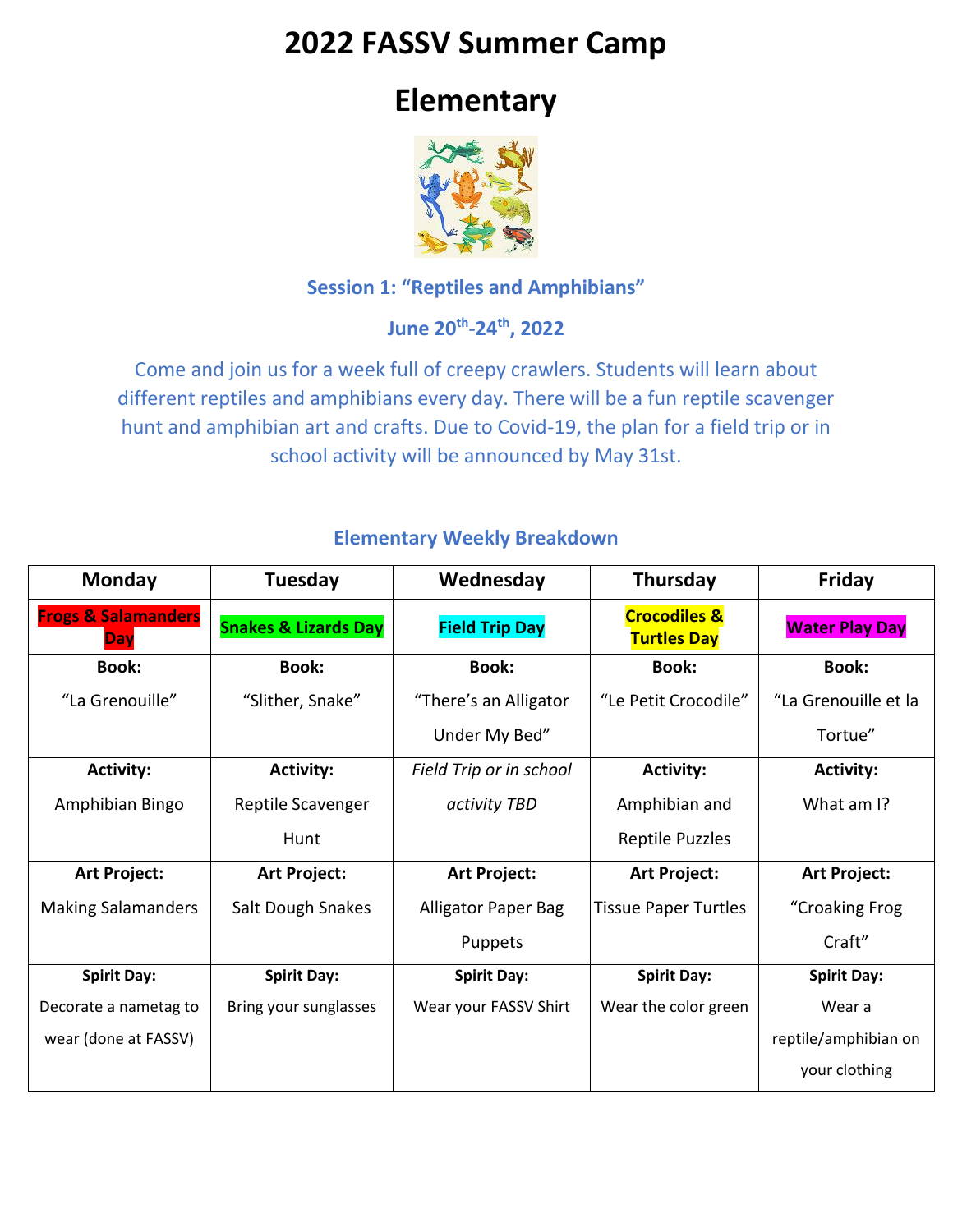

**Session 2: "Walk the Plank"**

## **June 27th -July 1st, 2022**

"Ahoy, Me Hearties!" Let's channel our inner pirates this week. Students will be exposed to pirate catch phrases, treasure maps, and much more. Our week will include a pirate themed workshop every day. Due to Covid-19, the plan for a field trip or in school activity will be announced by May 31st.

| <b>Monday</b>                  | Tuesday            | Wednesday             | Thursday           | Friday                 |
|--------------------------------|--------------------|-----------------------|--------------------|------------------------|
| <b>Treasure Chest Day</b>      | <b>Pirate Day</b>  | <b>Field Trip Day</b> | <b>Ship Day</b>    | <b>Water Play Day</b>  |
| <b>Book:</b>                   | <b>Book:</b>       | <b>Book:</b>          | <b>Book:</b>       | <b>Book:</b>           |
| "How to Be a Pirate"           |                    |                       |                    |                        |
|                                | "How I Became a    | "Enzo Le Pirate"      | "Pirates Don't     | "Le Tresor De La       |
|                                | Pirate"            |                       | Change Diapers"    | Pirate"                |
| <b>Activity:</b>               | <b>Activity:</b>   |                       | <b>Activity:</b>   | <b>Activity:</b>       |
| Find the Hidden                |                    | Field Trip or in      |                    |                        |
| Treasure                       | Pirate Escape      | school activity TBD   | Build a Ship with  | Pirate's Booty Slime   |
|                                | Room               |                       | Lego Blocks        |                        |
| Art Project:                   | Art Project:       | <b>Art Project:</b>   | Art Project:       | Art Project:           |
| <b>Fizzing Treasure Chests</b> |                    |                       |                    |                        |
|                                | Pirate Headband    | Popsicle Stick Pirate | Pirate Ship Paper  | Pirate Telescope       |
|                                | and Eye Patch      | <b>Flags</b>          | <b>Plate Craft</b> |                        |
| <b>Spirit Day:</b>             | <b>Spirit Day:</b> | <b>Spirit Day:</b>    | <b>Spirit Day:</b> | <b>Spirit Day:</b>     |
| Decorate a nametag to          | Backwards Day      | Wear your FASSV       | Wear the color red | Dress up like a pirate |
| wear (done at FASSV)           |                    | Shirt                 |                    |                        |
|                                |                    |                       |                    |                        |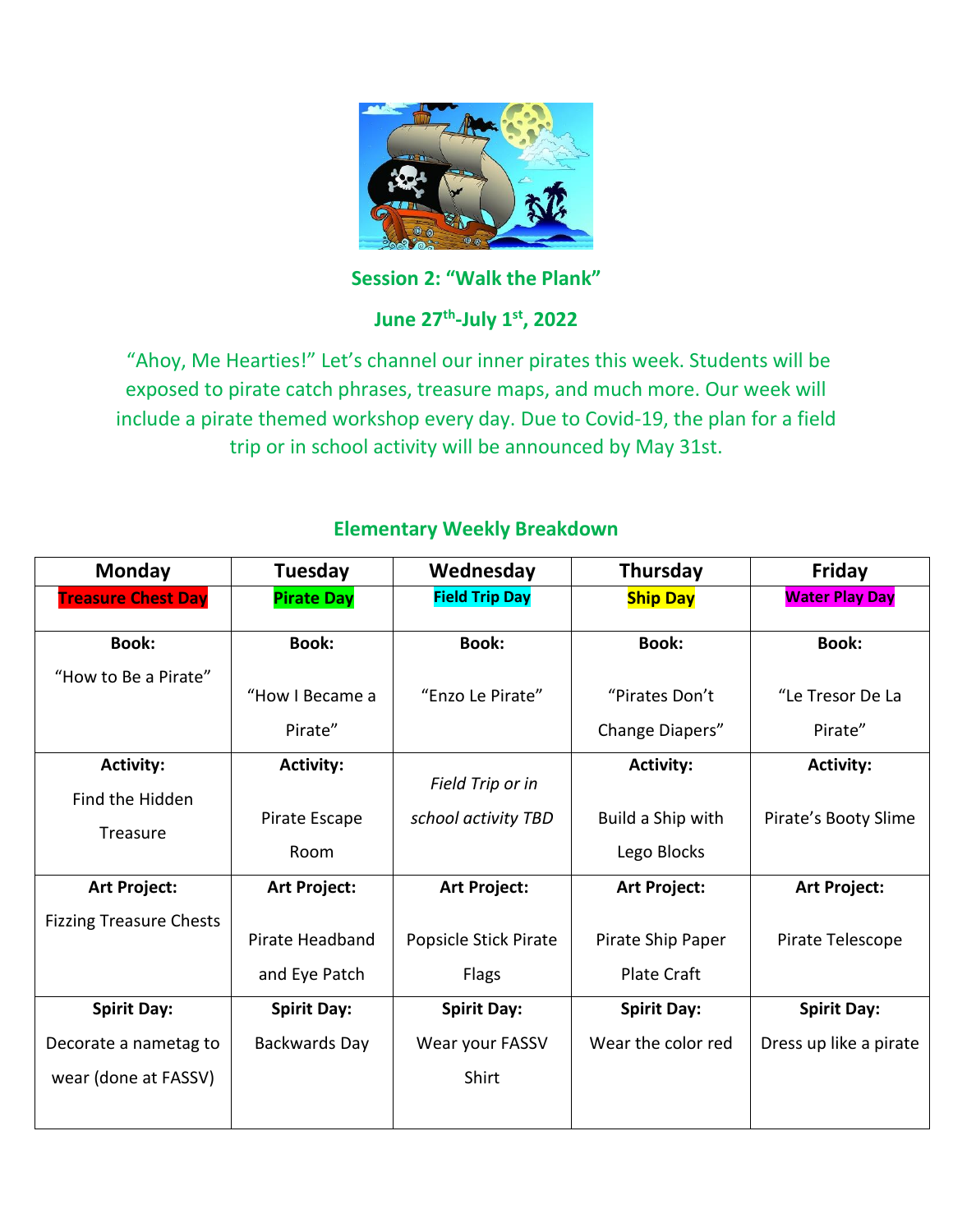

## **Session 3: "Party in the USA"**

## **July 5th - July 8th, 2022 (We will be closed July 4th)**

Red, White, and Blue. Students will have a chance to participate in many crafts and games in celebration of Independence Day and Bastille Day. Our week will include competitions each day with a celebration on Friday. Due to Covid-19, the plan for a field trip or in school activity will be announced by May 31st.

| <b>Monday</b> | Tuesday                   | Wednesday               | Thursday                      | Friday                 |
|---------------|---------------------------|-------------------------|-------------------------------|------------------------|
| <b>CLOSED</b> | <b>Bastille Day</b>       | <b>Field Trip Day</b>   | <b>Independence Day</b>       | <b>Water Play Day</b>  |
| <b>CLOSED</b> | <b>Book:</b>              | <b>Book:</b>            | <b>Book:</b>                  | <b>Book:</b>           |
|               | "Le 14 Juillet de Sami    | "Let's Celebrate!       | "Red, White and               | "La prise de la        |
|               | et Julie"                 | Special Days Around     | Boom"                         | Bastille"              |
|               |                           | the World"              |                               |                        |
| <b>CLOSED</b> | <b>Activity:</b>          | Field Trip or in school | <b>Activity:</b>              | <b>Activity:</b>       |
|               | Blue, White and Red       | activity TBD            | 4 <sup>th</sup> of July Bingo | Celebration            |
|               | <b>Chemical Reactions</b> |                         |                               |                        |
| <b>CLOSED</b> | Art Project:              | Art Project:            | Art Project:                  | Art Project:           |
|               | Popsicle Stick Eiffel     | Decorating our "Party   | <b>Button Flag Craft</b>      | <b>Straw Fireworks</b> |
|               | Tower                     | in the USA T-shirt"     |                               |                        |
| <b>CLOSED</b> | <b>Spirit Day:</b>        | <b>Spirit Day:</b>      | <b>Spirit Day:</b>            | <b>Spirit Day:</b>     |
|               | White, Blue and Red       | Wear your FASSV Shirt   | Wear your Favorite            | Wear your "Party in    |
|               | Necklace Day (Provided    |                         | Hat                           | the USA" T-shirt       |
|               | by FASSV)                 |                         |                               |                        |